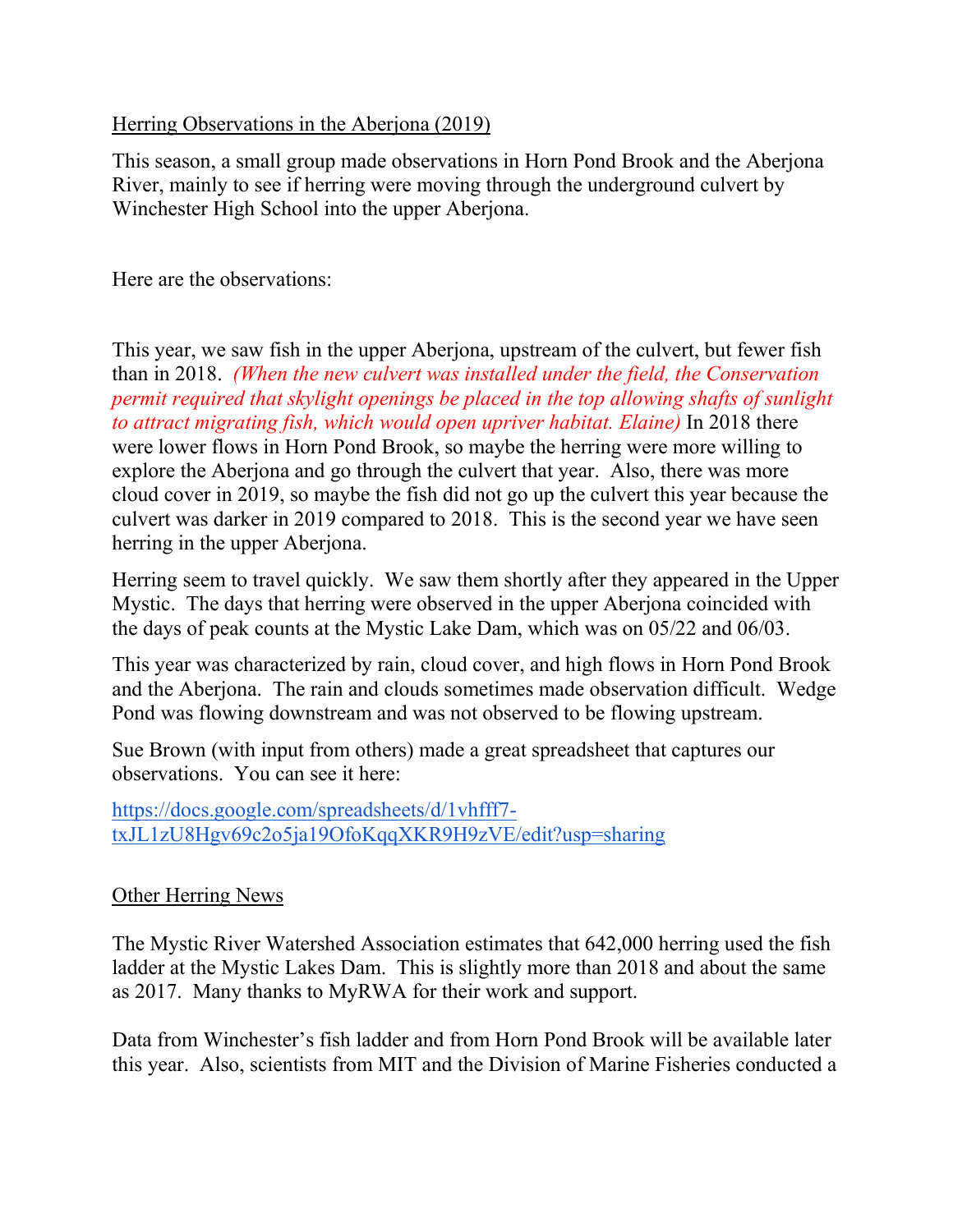study tracking some herring that were outfitted with acoustical pingers. Results will be ready later this year.

Photographers flocked to Winchester to take fantastic photos of herons and other birds feasting on the fish. It has become a destination for the photographers. *(We hope to use this migration to create an event - attract tourists, and couple it with public art, now that we have a designated cultural district. Elaine)*

Save the Date: The annual River Herring Network meeting will be on October 17. Up north this time, at the Andover Public Library, usually the meeting is on the Cape. It's an interesting day for all things herring.

Here's a chart from the Mystic River Watershed Association for 2019 from the count at the Mystic Lake Dam. Check out **Mysticherring.org** for more info.

## Total Estimated Fish Run

Each bar shows our current estimate of the total number of fish migrating each day. These totals are updated in real-time using a statistical model that estimates how many fish migrate over the entire day based the individual counts of videos recorded on that day. The error bars represent our uncertainty in the daily total (95% confidence interval).



Also, we are taking a look at locating an information kiosk about the migration run, since it generates a lot of interest. Here is the information - we are working on